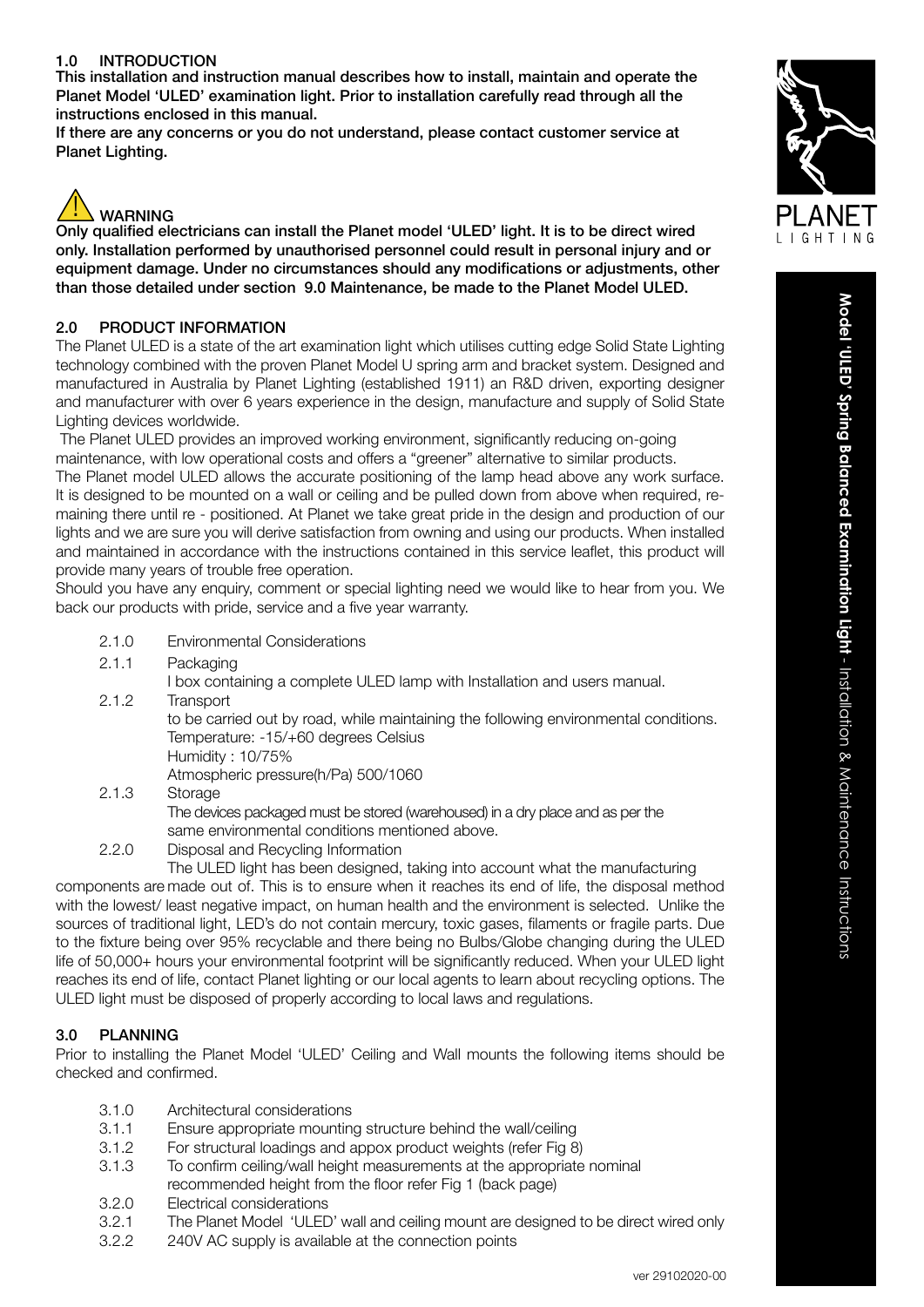#### 4.0 INSTALLATION:

The Planet Model ULED arm is designed to be mounted above the immediate work area. Standard mounting fixtures for<br>Planet Madel ULED are Osiling Maunt 8 Well Maurt (specialised requesting are available as application) In al Planet Model ULED are: Ceiling Mount & Wall Mount (specialised mountings are available on application). In all cases the<br>interacted accuration beight (secondary at awita) bood) is two motive from flam burd (when Fin 4). suggested mounting height (measured at swivel head) is two metres from floor level. (refer Fig 1)<br>The same assumed helance of the Madel LILED measures the large must be measured with the att To ensure correct balance of the Model ULED movement the lamp must be mounted with the stem, around which it rotates,<br>Lottical at all times, (information 1) vertical at all times. (refer Fig 1)

# **WARNING**

 $\frac{1}{2}$  The qualified electrician who is responsible for the installation of the ULED must include an isolation of the include and isolation of the ULED must include an isolation of the ULED must include an isolation of The qualified electrician who is responsible for the installation of the ULED must include an isolation switch(all -pole disconnection ) in the fixed wiring of the ULED and a cable tie near the terminal block of the primary(240V) wiring (Phase and Neutral) to secure the cables.

Figure 2 refers to wall mount options, Figure 3 refers to ceiling mount options, Figures 4 - 6 refer to maintenance procedures

#### 5.0 WALL MOUNT:



Ensure before commencing the installation, that the MAINS power circuit is isolated (off).

CHECK AND ENSURE THE FOLLOWING BEFORE COMMENCING INSTALLATION:

- You have the appropriate mounting template.
- You have appropriate tools for the job.
- Confirmed mains cable entry is located appropriately.
- $\mathbf{r} = \mathbf{r}$ • The mounting structure is suitable.
- $\bullet$  The st • The structural loadings and approx product weights (refer Fig. 8)
- $\frac{1}{\sqrt{2}}$  matrix mounting holes and mains cable entry. Make sure the bottom of  $\frac{1}{\sqrt{2}}$ • You have appropriate fixing attachments. e.g. Dyna bolts, large screws

5.1.0 Using appropriate wall template mark mounting holes and mains cable entry. Make sure the bottom of the template wall mount is 2000mm from the floor to maintain 2000mm clearance at the bottom of the swivel. (ref Fig. 1)

5.2.0 Drill 4 mounting holes as shown on template.

# WARNING<br>Take care to remove any dust during the drilling and make sure not to damage any existing cabling

5.3.0 Remove cover from the wall mount (ref Fig 2)  $(1)$ , feed mains cable through the larger bottom hole  $(2)$ , place correct wall mount into position and attach to wall using appropriate fixings  $(3)$ 

5.4.0 Electrical Connections

- 5.4.1 Connect mains cable to appropriate locations on terminal block (L and N) (ref Fig. 2)  $\spadesuit$
- 5.4.2 Connect the Earth (yellow/Green) cable to the Earth Lug (ref Fig. 2)  $\odot$
- 5.4.3 Attach fitting to wall mount: Connect wall mount plug to the socket in the swivel boss  $\circled{6}$ ; then insert the swivel boss into the wall bracket tube  $\overline{\mathcal{O}}$ : and fix into position with the locking screw  $\overline{\mathcal{O}}$

 $\angle$  :  $\triangle$  WARNING<br>Replace cover ensuring the cables do not get caught/pinched and attach with the screws located at the bottom and top  $(1)$  (ref Fig 2)

#### 6.0 FINAL INSPECTION

- 6.1.0 The mount is firm, has no movement and is level (ref Fig. 1)
- 6.2.0 The light head moves through its full range of movements
- 6.3.0 The assembly of light and mount is clean and free of any marks

6.4.0 Energise circuit and test the light fixture for normal operation, that is the green led on the bottom of the power supply cover is working and the switch on the light head is working (ref Fig. 5).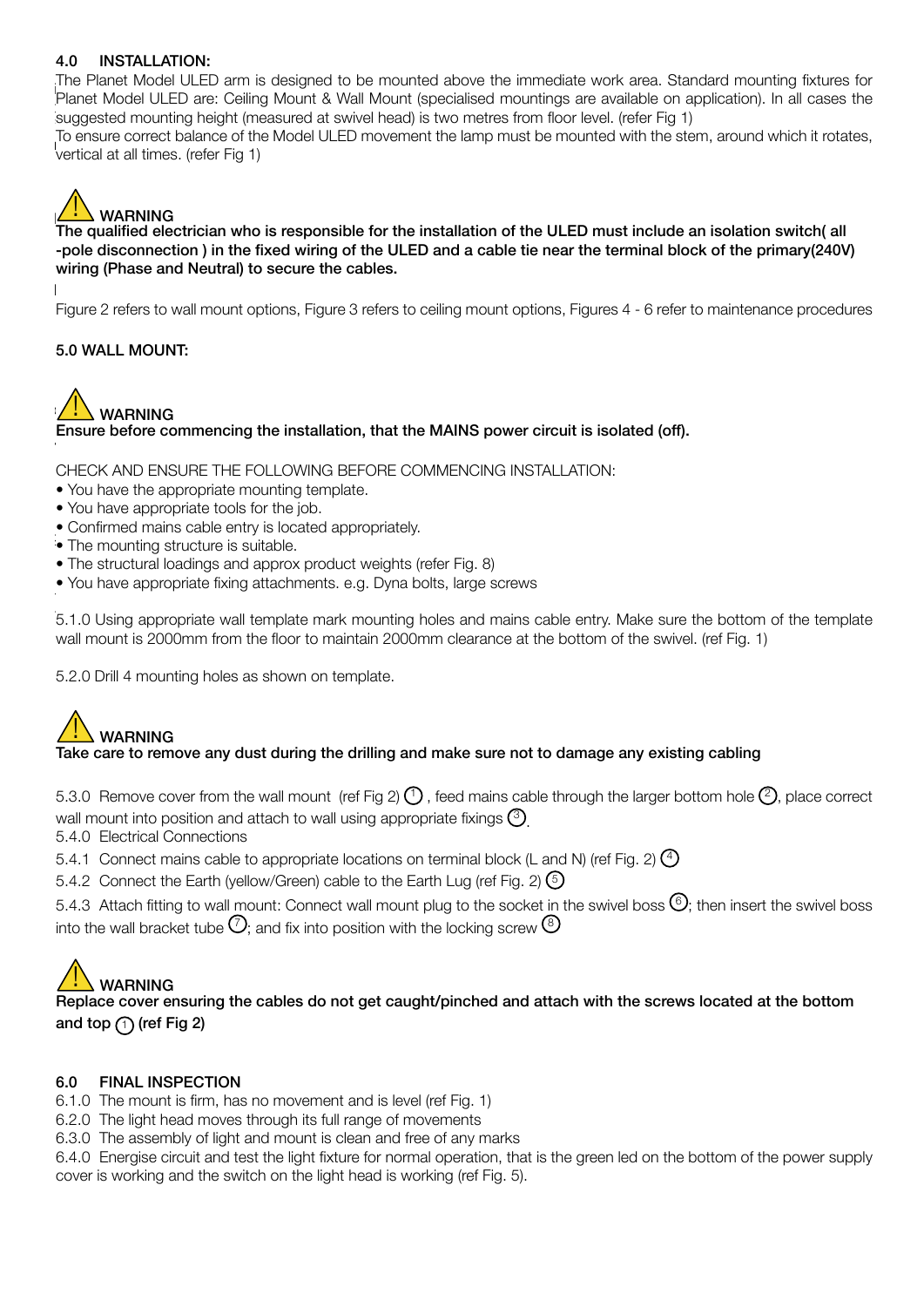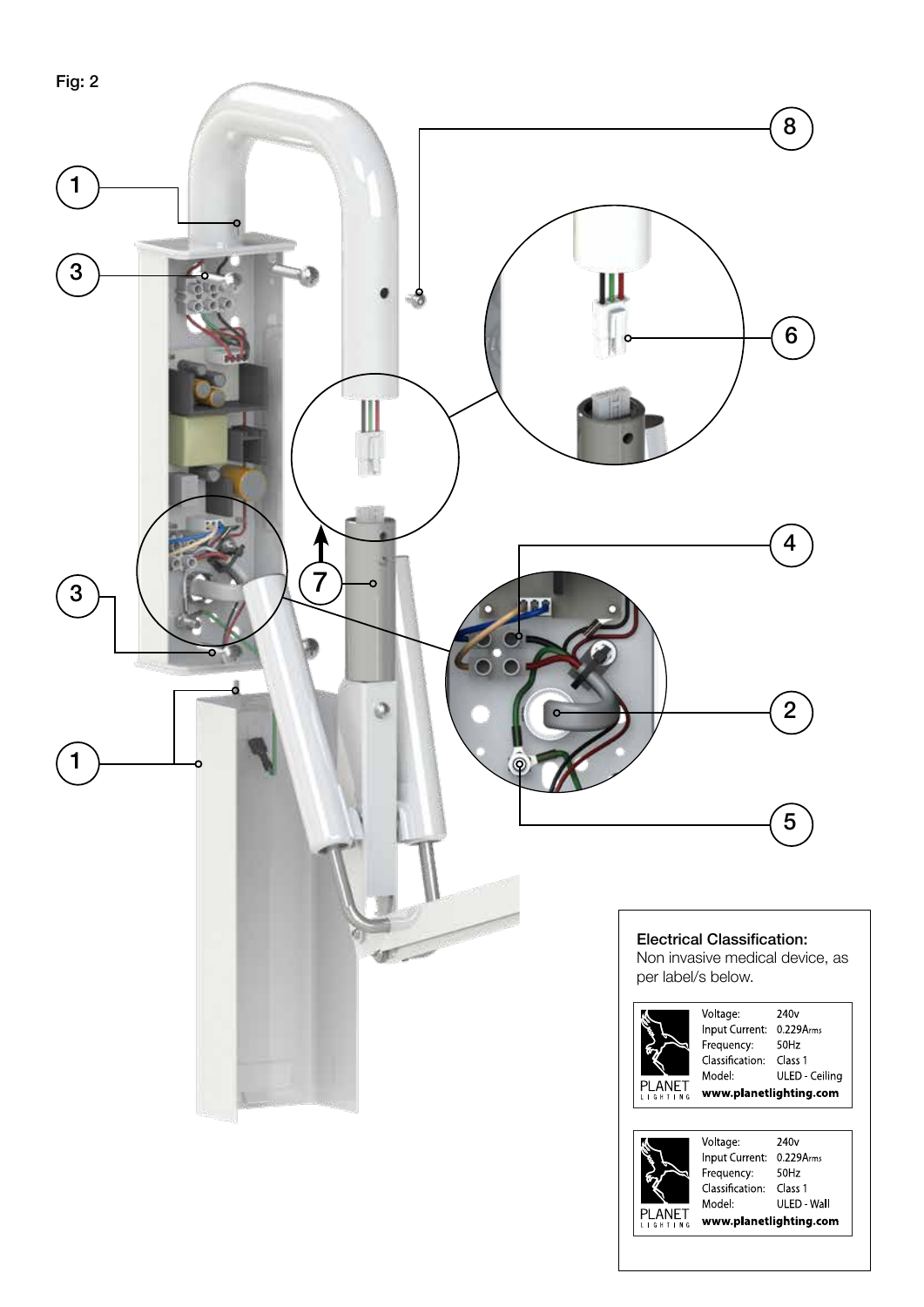#### 7.0 CEILING MOUNT:

## **WARNING** Ensure that before commencing the installation, the MAINS power circuit is isolated (off)

CHECK AND ENSURE THE FOLLOWING BEFORE COMMENCING INSTALLATION:

- You have the appropriate mounting template
- You have appropriate tools for the job
- Confirm mains cable entry is located appropriately
- The mounting structure is suitable
- The structural loadings and appox product weights (refer Fig. 7)
- You have appropriate fixing attachments. e.g. Dyna bolts, large screws

# **WARNING**

#### Take care to remove any dust during the drilling and make sure not to damage any existing cabling

#### Retro Models And Existing Ceiling Mounts Only (see Fig 4)

IF your existing ceiling tube  $\bigcup$  has a swivel boss see Fig 4  $\bigcup$ , then please remove swivel boss locking screw  $\bigcup$  and slide out and discard the swivel boss, and locking screw from the old ceiling tube. Use existing wires in the ceiling tube to pull through the new wiring loom supplied in plastic bag  $^{18}$ . After running the new wire loom, continue the standard installation process from 7.3: checking the electrical connections.

7.1 Take ceiling mount  $\Theta$  and using template if required mark holes, drill and attach mount to surface making sure to use appropriate fixings,  $(2)$  take care and feed 240V mains cables through entry hole if applicable  $(3)$ .

7.2 Remove from the packaging the box containing the electronic power supply and ceiling cover. Take the Electronic power supply mounted on the tray and clamp to the Ceiling mount  $(4)$ .

7.3 Electrical Connections

7.3.1 Connect 240V mains cables to appropriate locations on terminal block L and N  $\circled$ .

7.3.2 Connect the Earth (yellow/Green) cable to the Earth Lug on ceiling mount  $\mathbb{6}$ .

7.3.3 Connect 24V cables (located in Ceiling tube) to secondary side of Electronic power supply terminal block (red to red, Black to Black)  $\mathcal O$ 

7.3.4 Remove Ceiling cover from the packaging  $^{15}$  carefully slide the cover up the ceiling tube, and connect the LED power indicator  $\circled{e}$  plug to the matching connector coming from the electronic power supply. Continue to slide the ceiling cover up over the electronic power supply and associated wiring making sure the cover is pushed up against the ceiling. Tighten the two locking screws on the collar  $\mathcal{F}$  to secure the ceiling cover.  $\mathcal{F}$ 

7.3.5 Remove the Light and arm from the packaging, remove the swivel boss locking screw <sup>(13)</sup>. Connect the two electrical plugs together  $\Omega$  and carefully slide the swivel boss up into the ceiling tube  $\Omega$ . Locate/line up the fixing hole  $\Omega$ . Tighten the locking screw securely.

#### 8.0 FINAL INSPECTION, PLEASE ENSURE

8.1.0 The ceiling mount is firm and has no movement

8.2.0 The light head moves through its full range of movements

8.3.0 The assembly of light and mount is clean and free of any marks

8.4.0 Energise circuit and test the light fixture for normal operation, that is the green LEDs on the power supply cover  $(14)$ are working, and the switch on the light head is working (refer Fig. 5).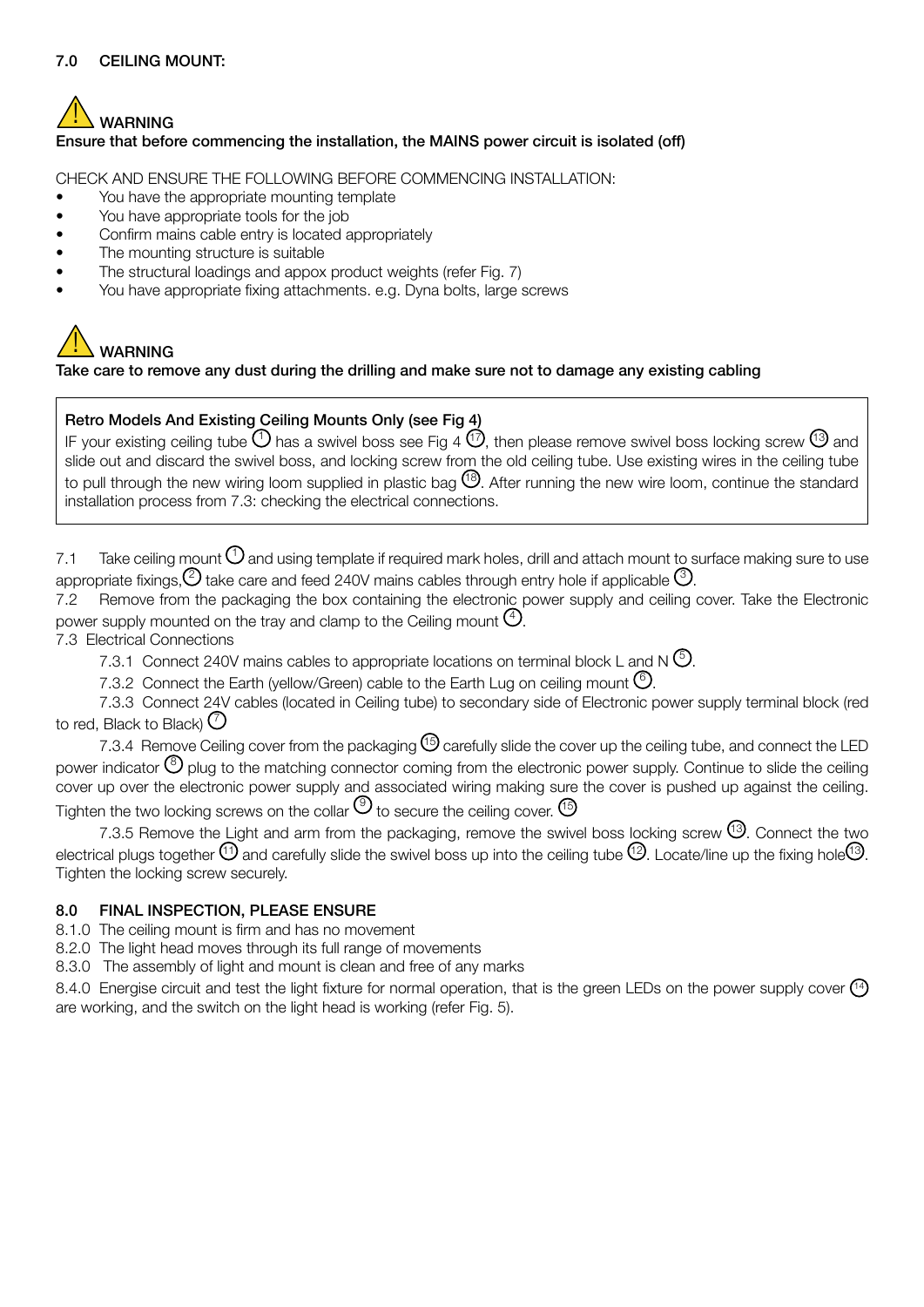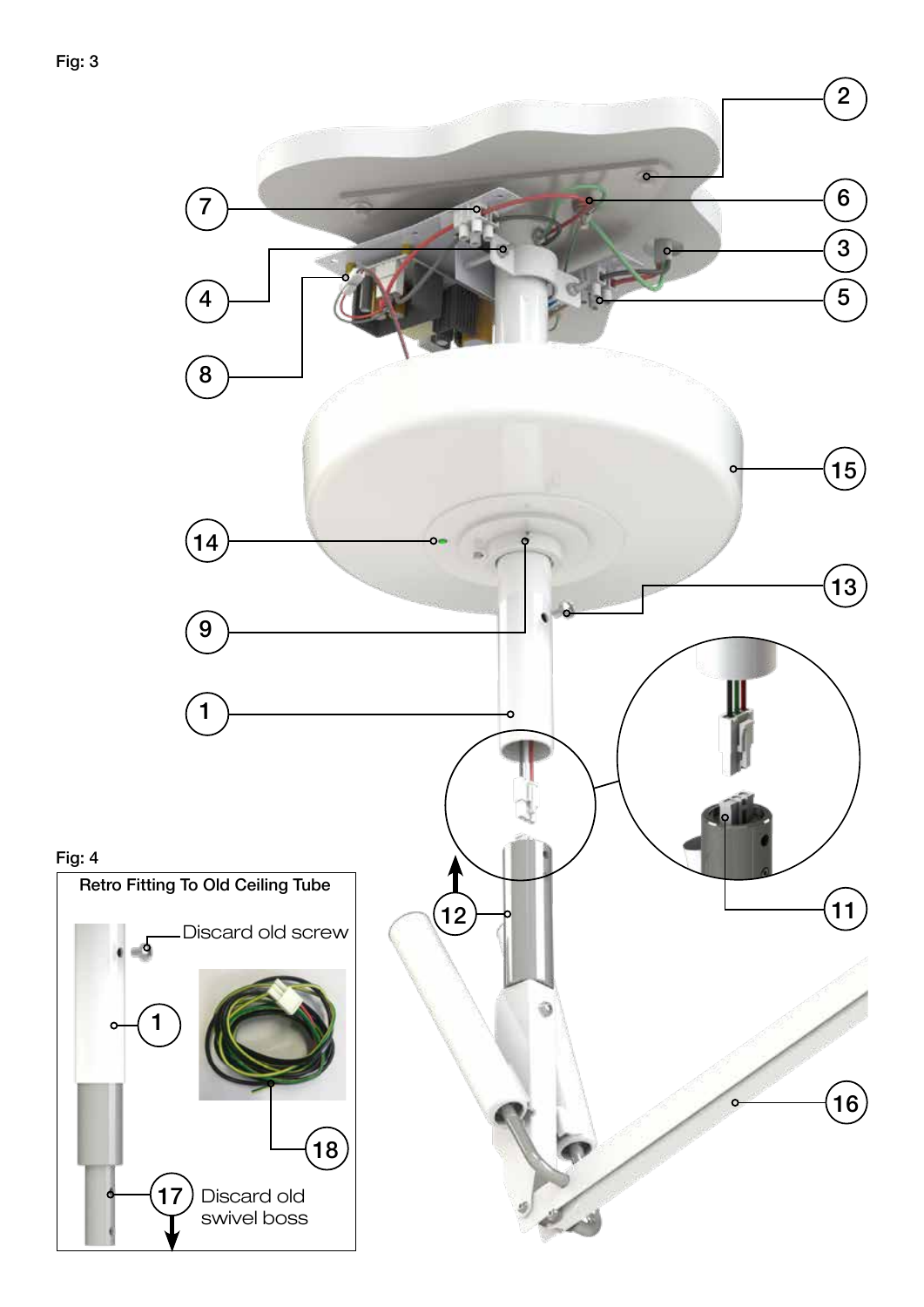

#### 9.0 MAINTENANCE:

Planet Lighting recommend that if there is a technical fault with one of our ULED lights, the product is returned to our factory to be repaired. If a qualified technician is available to repair the fixture, circuit diagrams, parts lists, and descriptions will be made available to assist in this process.

The following maintenance procedures, performed as required, should ensure your Planet Model ULED provides many years of effective service

#### 9.1 Cleaning

Carefully remove any loose deposits with a damp sponge. Use a soft brush (non abrasive) or cloth, and/or a mild household detergent solution to remove dust and other deposits. Do not use steel wool, scrapers, scouring liquids or powders to remove deposits as these permanently scratch the coating surface. Wipe with clean damp sponge to remove detergent.

#### 9.2 Head Removal (refer Fig. 6)

In the unlikely event that one or more of the LED's should fail, the light head has been designed to be removed without tools for return to Planet lighting for prompt service. Our LED light head does not contain user serviceable parts.

#### 9.3 Lubrication (refer Fig. 5)

To prevent undue stiffness or joint seizure the springs of the Planet Model ULED have been pre-packed with high quality grease. The pivoting mechanisms at the main elbow joint and the link pin at the swivel head should receive regular light oiling.

#### 9.4 Lock Nut Adjustment (refer Fig. 7)

Fine adjustment of the frictional inertia of the lamp movement is provided by tensioning the small lock nut on the link pin at the base of the swivel head. This nut should be tensioned so that the lamp firmly retains its position when adjusted but can be freely re-positioned under the pressure of one finger at the elbow joint. Do not attempt to correct an unbalanced movement by over-tightening this nut. (refer Fig. 7)

## WARNING UNDER NO CIRCUMSTANCES SHOULD THE SPRING TENSION NUTS (TWO) BE COMPLETELY UNDONE . (refer Fig. 7)

9.5 Spring Tensioning (refer Fig. 7)

After extended use the main balance springs of the Model ULED arm may require tension adjustment (generally the spring on your left hand side when facing the lamp).

> left hand (heavy) spring tube

This may be done by carefully prising the plastic cap off the end of the spring tube to permit access to tensioning nuts. Nuts should be tightened in small increments using a 15mm hexagon tube spanner until the lamp assumes correct balance.

ULED shown ,<br>Universal ioint link pin at the swivel head main elbow joint switch

Do not over tighten tension springs.

Fig: 5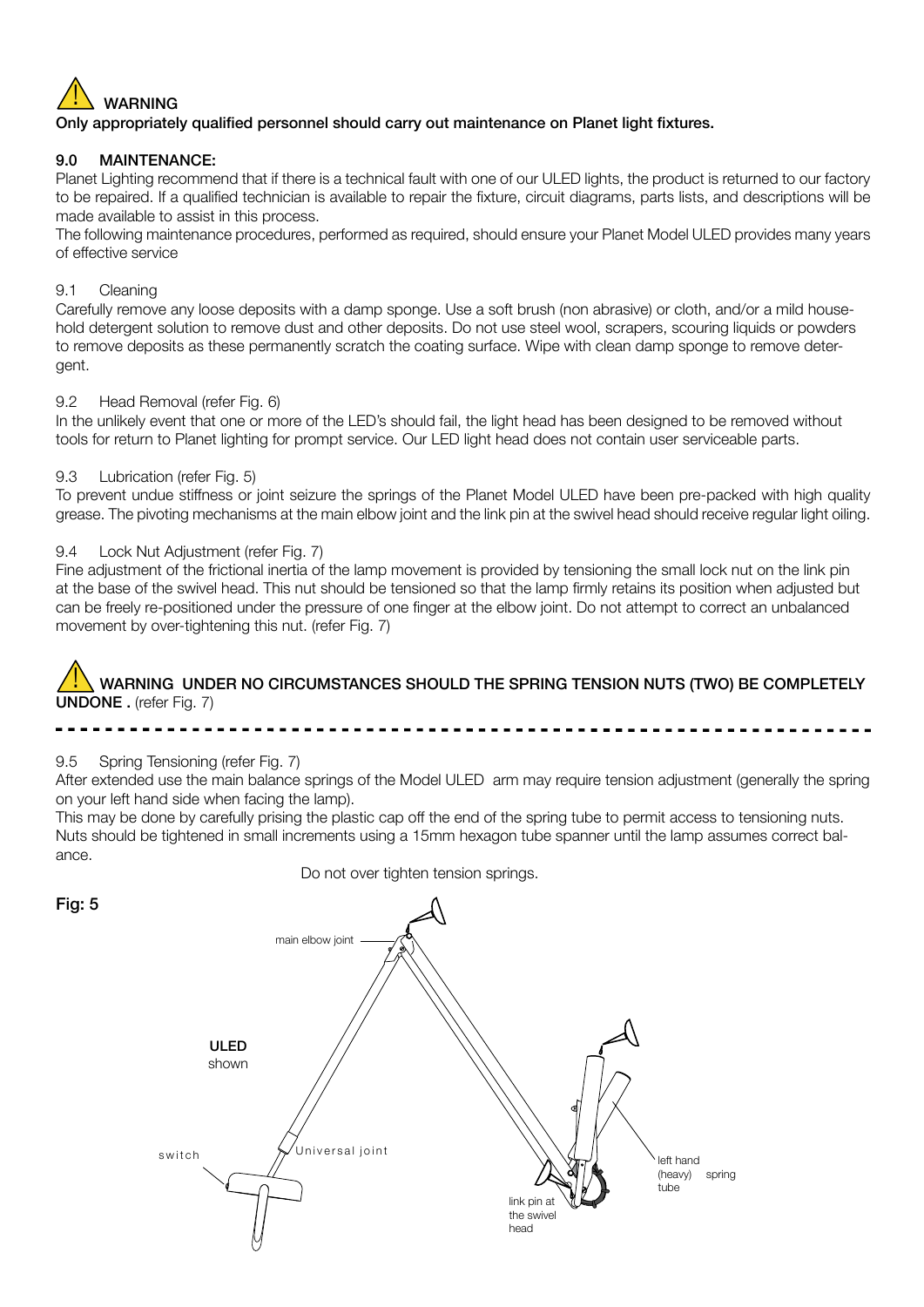